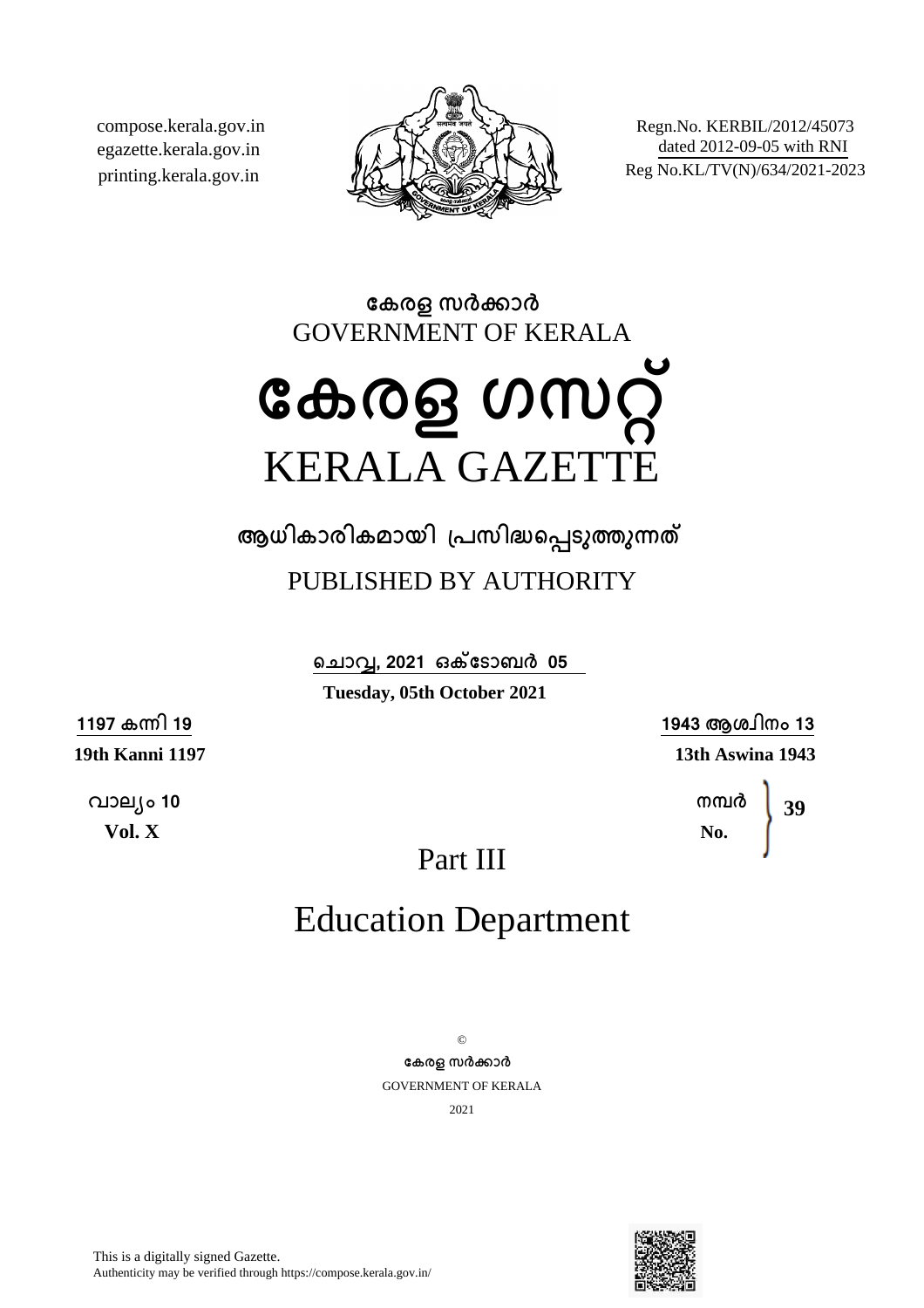#### നോട്ടിഫിക്കേഷൻ

 $(1)$ 

നമ്പർ ഡി4/563/2021/സി.ടി.ഇ.

സാങ്കേതിക പരീക്ഷാ കൺട്രോളർ, 2018 ഏപ്രിൽ മാസത്തിൽ നടത്തിയ ഡിപ്ലോമ പരീക്ഷയിൽ ഗവ. വനിത പോളിടെക്നിക് കോളേജ്, കായംകുളം നിന്നും 15131084 രജിസ്റ്റർ നമ്പർ പ്രകാരം പാസ്സായ രാഖി, ആർ. എന്ന ആൾക്ക് നൽകിയ സർട്ടിഫിക്കറ്റ് നഷ്ടപ്പെട്ടു പോയിരിക്കുന്നു. മേൽ പറഞ്ഞ സർട്ടിഫിക്കറ്റ് ആർക്കെങ്കിലും കിട്ടിയിട്ടുണ്ടെങ്കിൽ അത് സാങ്കേതിക പരീക്ഷാ കൺട്രോളർ, തിരുവനന്തപുരം-40 എന്ന വിലാസത്തിൽ അയച്ചുതരുവാൻ താല്പര്യപ്പെടുന്നു.

പുതിയ സർട്ടിഫിക്കറ്റ് കൊടുക്കുന്നതിൽ ആർക്കെങ്കിലും പരാതി ഉണ്ടെങ്കിൽ ഈ പരസ്യ തീയതി മുതൽ ഒരു മാസത്തിനകം സാങ്കേതിക പരീക്ഷാ കൺട്രോളറെ രേഖാമൂലം അറിയിക്കേണ്ടതാണ്.

 $(2)$ 

നമ്പർ ഡി4/1887/2021/സി.ടി.ഇ.

സാങ്കേതിക പരീക്ഷാ കൺട്രോളർ, 2008 ഏപ്രിൽ മാസത്തിൽ നടത്തിയ ഡിപ്ലോമ പരീക്ഷയിൽ കാർമൽ പോളിടെക്നിക് കോളേജ്, ആലപ്പുഴ നിന്നും 85040129 രജിസ്റ്റർ നമ്പർ പ്രകാരം പാസ്സായ ഗിരിരാജ്, എ. ആർ. എന്ന ആൾക്ക് നൽകിയ സർട്ടിഫിക്കറ്റ് നഷ്ടപ്പെട്ടു പോയിരിക്കുന്നു. മേൽ പറഞ്ഞ സർട്ടിഫിക്കറ്റ് ആർക്കെങ്കിലും കിട്ടിയിട്ടുണ്ടെങ്കിൽ അത് സാങ്കേതിക പരീക്ഷാ കൺട്രോളർ, തിരുവനന്തപുരം-40 എന്ന വിലാസത്തിൽ അയച്ചുതരുവാൻ താല്പര്യപ്പെടുന്നു.

പുതിയ സർട്ടിഫിക്കറ്റ് കൊടുക്കുന്നതിൽ ആർക്കെങ്കിലും പരാതി ഉണ്ടെങ്കിൽ ഈ പരസ്യ തീയതി മുതൽ ഒരു മാസത്തിനകം സാങ്കേതിക പരീക്ഷാ കൺട്രോളറെ രേഖാമൂലം അറിയിക്കേണ്ടതാണ്.

സാങ്കേതിക പരീക്ഷാ കൺട്രോളറുടെ കാര്യാലയം, തിരുവനന്തപുരം.

This is a digitally signed Gazette. Authenticity may be verified through https://compose.kerala.gov.in/



2021 ആഗസ്റ്റ് 26.

2021 ആഗസ്റ്റ് 26.

(ഒപ്പ്)

സാങ്കേതിക പരീക്ഷാ കൺട്രോളർ.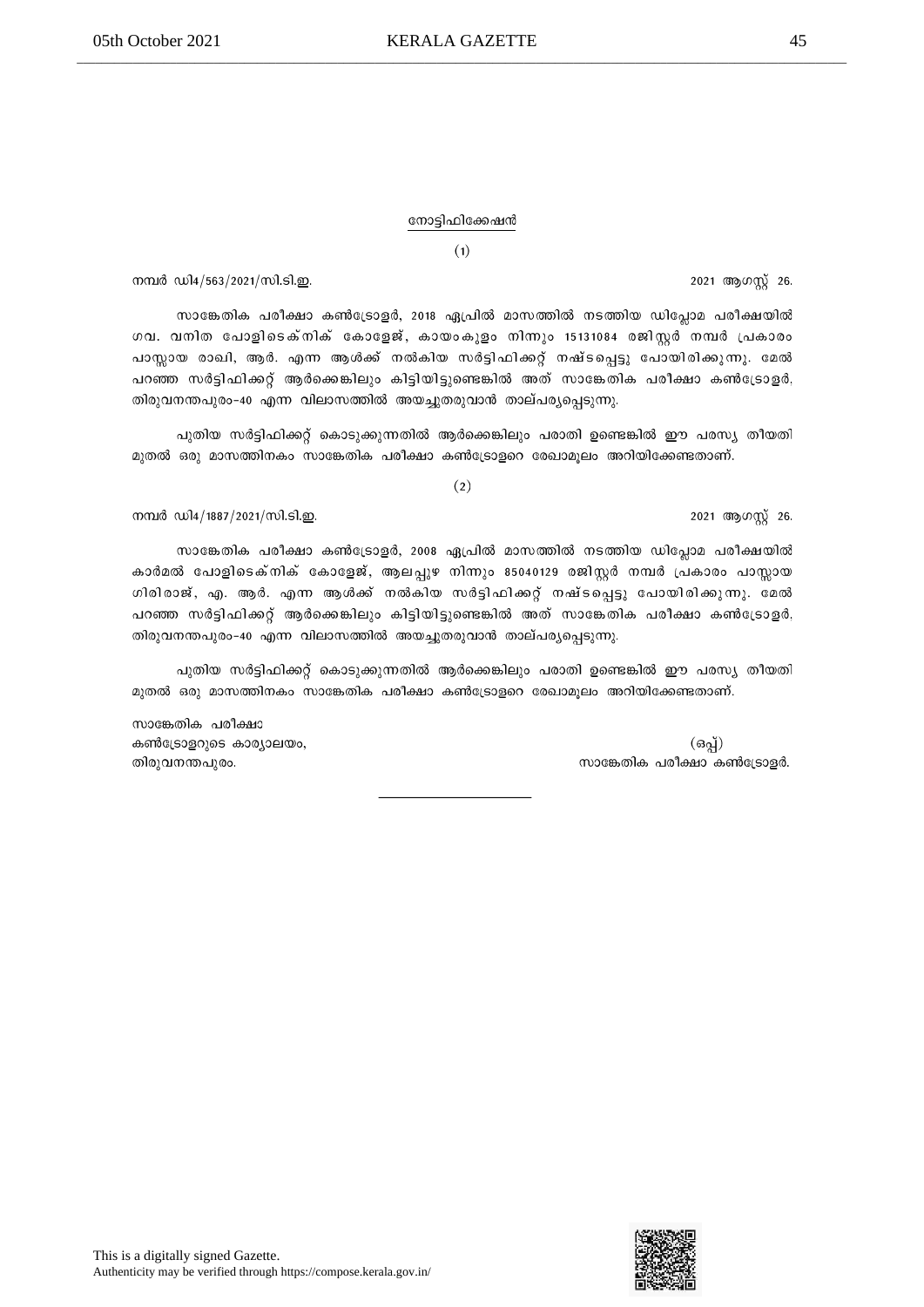### ഗവ. എഞ്ചിനീയറിംഗ് കോളേജ്, കണ്ണൂർ

#### ലഘു ദർഘാസ് പരസ്യം

നമ്പർ ഡി4-4858/2020/ജി. സി. ഇ. കെ.

2021 ആഗസ്റ്റ് 13.

കണ്ണൂർ എഞ്ചിനീയറിംഗ് കോളേജിലെ മെൻസ് ഹോസ്റ്റലിലെ കിണറും അതിന്റെ ആൾമറയും വൃത്തിയാക്കുന്നതിനും 3m ആഴത്തിൽ കുഴിച്ചു കെട്ടുന്നതിനും താൽപ്പര്യമുള്ള സ്ഥാപനങ്ങളിൽ നിന്നും മുദ്രവെച്ച ദർഘാസുകൾ ക്ഷണിച്ചുകൊള്ളുന്നു.

അടങ്കൽ തുക—₹ 1,25,000.

നമ്പർ ഡി4-4858/2020/ജി. സി. ഇ. കെ.

ദർഘാസ് ഫോറത്തിന്റെ വില :

ഒറിജിനൽ—₹ 472.

ഡ്യൂപ്പിക്കേറ്റ്— $\bar{\bar{\xi}}$  236.

തപാൽ വഴി—₹ 502 (472+30)

ദർഘാസ് ഫോറത്തിന്റെ വിൽപ്പനയുടെ അവസാന തീയതിയും സമയവും—18-10-2021, 11 മണി.

ദർഘാസ് സ്വീകരിക്കുന്ന അവസാന തീയതിയും സമയവും—18-10-2021, 2 മണി.

ദർഘാസ് തുറക്കുന്ന തീയതിയും സമയവും—20-10-2021, 2 മണി.

ദർഘാസ് വില പണമായിട്ടോ മണിയോർഡർ ആയിട്ടോ മാത്രമേ സ്വീകരിക്കുകയുള്ളൂ. ദർഘാസ് നമ്പർ, തീയതി, ഒപ്പ് എന്നിവ രേഖപ്പെടുത്തി മുദ്രവച്ച കവറുകൾ പ്രിൻസിപ്പാൾ, ഗവ. എഞ്ചിനീയറിംഗ് കോളേജ്, കണ്ണൂർ എന്ന മേൽവിലാസത്തിൽ അയയ്ക്കേണ്ടതാണ്. താമസിച്ചു ലഭിക്കുന്ന ദർഘാസുകൾ പരിഗണിക്കുന്നതല്ല. ഒറിജിനൽ ദർഘാസ് പ്രമാണത്തോടൊപ്പം ആകെ വിലയുടെ 1% നിരതദ്രവൃവും  $\bar{\mathfrak{k}}$  220 വിലയുള്ള കേരള മുദ്രപത്രത്തിൽ പ്രാഥമിക കരാർ പത്രവും ഉണ്ടായിരിക്കേണ്ടതാണ്.

ദർഘാസ് തുറക്കുന്ന തീയതി മുതൽ ആറ് മാസം വരെ വില നിരക്കിന് പ്രാബല്യം ഉണ്ടായിരിക്കേണ്ടതാണ്. ദർഘാസ് പ്രമാണം കൈമാറ്റം ചെയ്യാൻ പാടില്ലാത്തതാണ്.

#### No. D4-4858/2020/GCEK. 13th August 2021.

Sealed tenders are invited for the repairing work for the well and its cover and provision for digging extra 3 m depth and stoning with laterite mansonry also included for Men's Hostel Govt. College of Engineering, Kannur.

 $PAC \rightarrow 1,25,000$ .

The tender should be superscribed No.D4-4858/2020/GCEK. and addressed to the Principal, Govt. College of Engineering P. O., Parassinikadavu, Kannur-670 563. Last date and time of receipt of tender on 18-10-2021, 2 p. m. and the tender will be opened on 20-10-2021, 2 p. m. in presence of such of the Tenderer or their authorized representatives who may be present at the time. Late tenders will not be accepted.